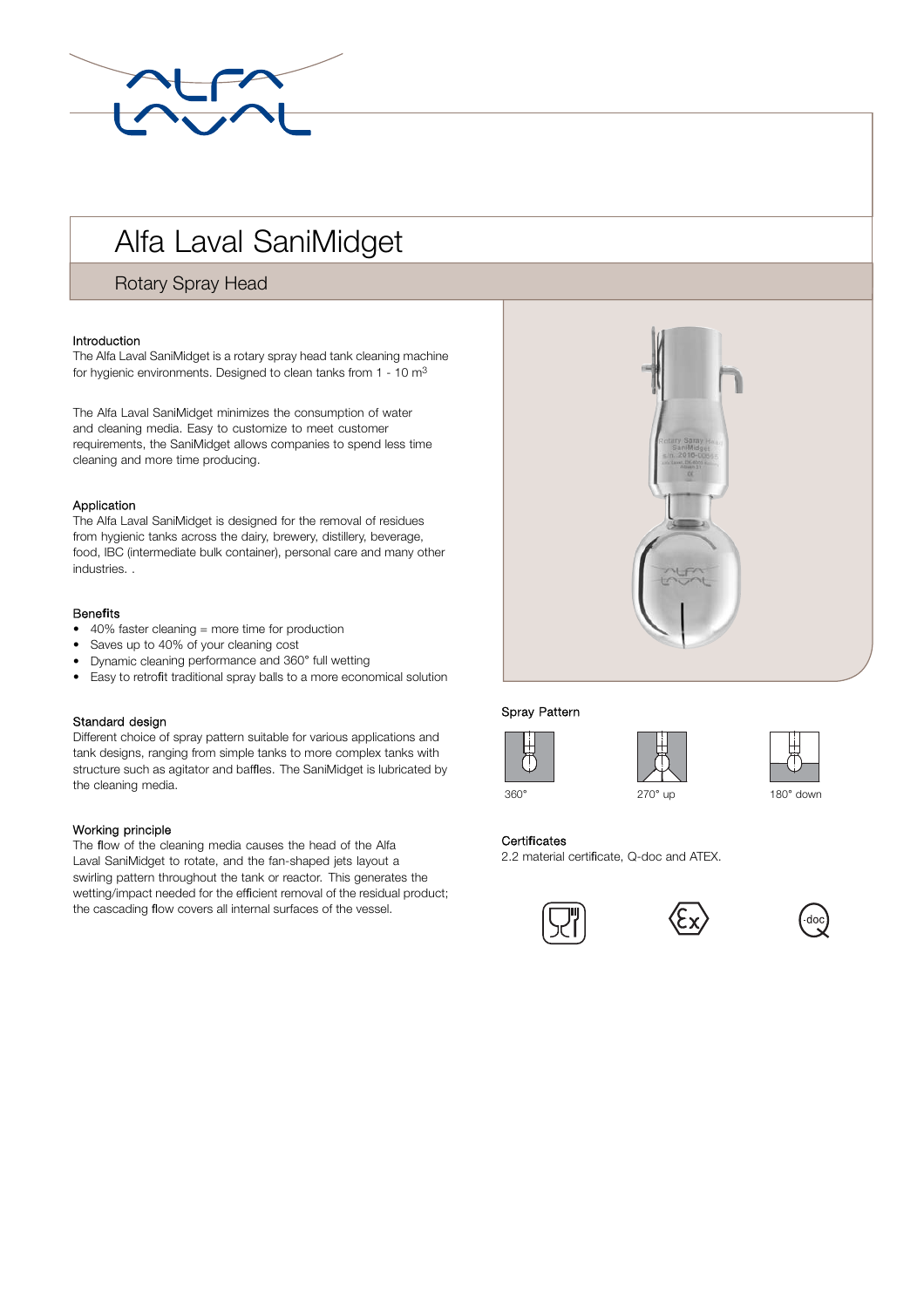#### TECHNICAL DATA

| Lubricant:              | Self-lubricating with the cleaning fluid |
|-------------------------|------------------------------------------|
| Wetting radius:         | Max. 3 m                                 |
| Impact cleaning radius: | Max. effective 1.4 m                     |
|                         |                                          |
| Dessauer                |                                          |

| <b>Droccuro</b><br>Tessure                           |       |
|------------------------------------------------------|-------|
| Working<br>pressure:                                 | bar   |
| $\overline{\phantom{0}}$<br>Recommended<br>pressure: | 2 bar |

#### PHYSICAL DATA

| Materials                                                                | AISI 316L (UNS S31603). PTFE* |
|--------------------------------------------------------------------------|-------------------------------|
| * FDA compliance 21CFR§177                                               |                               |
| Clip parts:                                                              | 316                           |
| <b>Standard Surface finish</b>                                           |                               |
| exterior:                                                                | Ra 0.5µm                      |
| internal:                                                                | Ra 0.8µm                      |
| Temperature                                                              |                               |
| Max. working temperature:                                                | 95 °C                         |
| Max. ambient temperature:                                                | 140 °C                        |
| Weight                                                                   |                               |
| Thread and clip-on:                                                      | 0.30 kg                       |
| On pipe:                                                                 | 0.55/0.90 kg                  |
| Connections<br>- Weld-on: 1" ISO 2037, or DN25 DIN11850-R2, or 1" BPE US |                               |

- Clip-on: 1" ISO 2037, or DN25 DIN11850-R1 or R2, or 1" BPE US

#### Caution

Avoid hydraulic shock, hard and abrasive particles in the cleaning liquid, as this can cause increased wear and/or damage of internal mechanisms. In general, a filter in the supply line is recommended. Do not use for gas evacuation or air dispersion. For steaming we refer to the manual.

#### Quali**fi**cation Documentation

|             | Documentation specification                                                                                                                                                                                                                           |
|-------------|-------------------------------------------------------------------------------------------------------------------------------------------------------------------------------------------------------------------------------------------------------|
| Q-doc       | Equipment Documentation includes:<br>EN 1935/2004 DoC<br>$\sim$<br>EN 10204 type 3.1 inspection Certificate and DoC<br>$\overline{\phantom{a}}$<br>FDA DoC<br>$\sim$<br>- GMP EC 2023/2006 DoC<br>EU 10/2011 DoC<br>$\sim$<br>$-$ ADI DoC<br>$-OCDOC$ |
| <b>ATEX</b> | ATEX approved machine for use in explosive atmospheres.<br>Catagory 1 for installation in zone 0/20 in accordance with Directive 2014/34/EU<br>IL1G Ex h IIC 85°C 175°C Ga<br>II 1D Ex h IIIC T85°C T140°C Da                                         |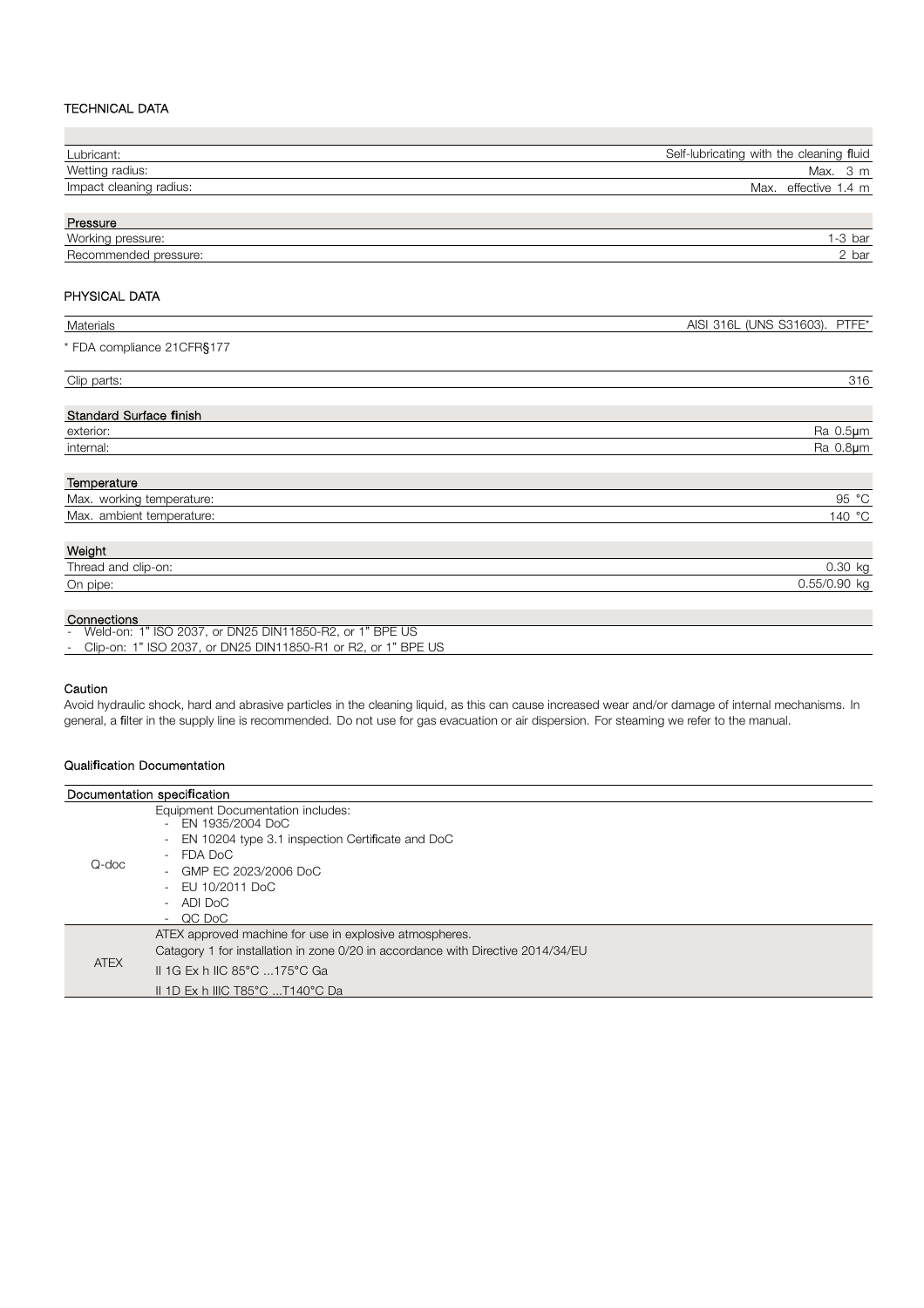#### Flow Rate



For clip-on models, the flow rate is increased by approx. 0.5 m<sup>3</sup>/h.

#### Cleaning Radius



Dimensions





| тн           | ID                               |                       | OD x t        |
|--------------|----------------------------------|-----------------------|---------------|
| 3/4"Rp (BSP) | ISO:                             | $\varnothing$ 25.3 mm | ISO:          |
| 3/4" NPT     | BPE US:                          | <b>ø</b> 25.7 mm      | BPE U         |
|              | DIN Range 1: $\emptyset$ 28.3 mm |                       | <b>DIN Ra</b> |
|              | DIN Range 2: $\emptyset$ 29.3 mm |                       | <b>DIN Ra</b> |
|              |                                  |                       |               |



3/4"Rp (BSP) ISO: ø25.3 mm ISO: ø25 x 1.2 mm 3/4 m<br>3/4 mm BPE US: *w* 25.4 x 1.65 mm<br>3/4 mm BPE US: *w* 28 x 1 mm m DIN Range 1: n **DIN Range 2: ø29 x 1.5 mm** 

| Type    |                     |     |    |    |   |    |
|---------|---------------------|-----|----|----|---|----|
| Thread  | 102                 | ø45 | 30 | 10 |   |    |
| Clip-on | 133.5               | ø45 |    | 30 | đ | ø4 |
| Weld-on | 1000<br>120.5, 500, | ø45 |    |    |   |    |

## mm